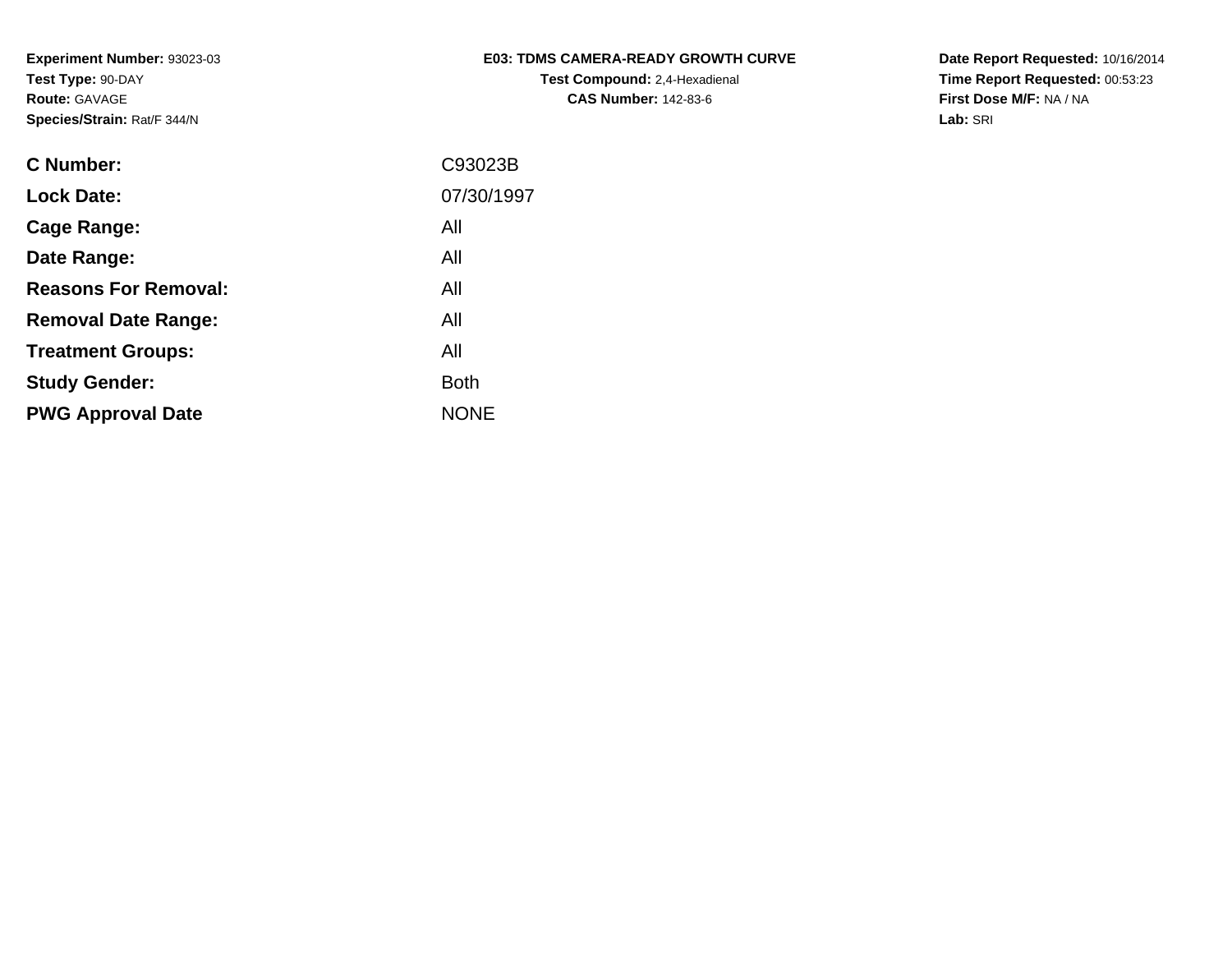#### **E03: TDMS CAMERA-READY GROWTH CURVE**

**Test Compound:** 2,4-Hexadienal **CAS Number:** 142-83-6

**Date Report Requested:** 10/16/2014**Time Report Requested:** 00:53:23**First Dose M/F:** NA / NA**Lab:** SRI

# **MALE**

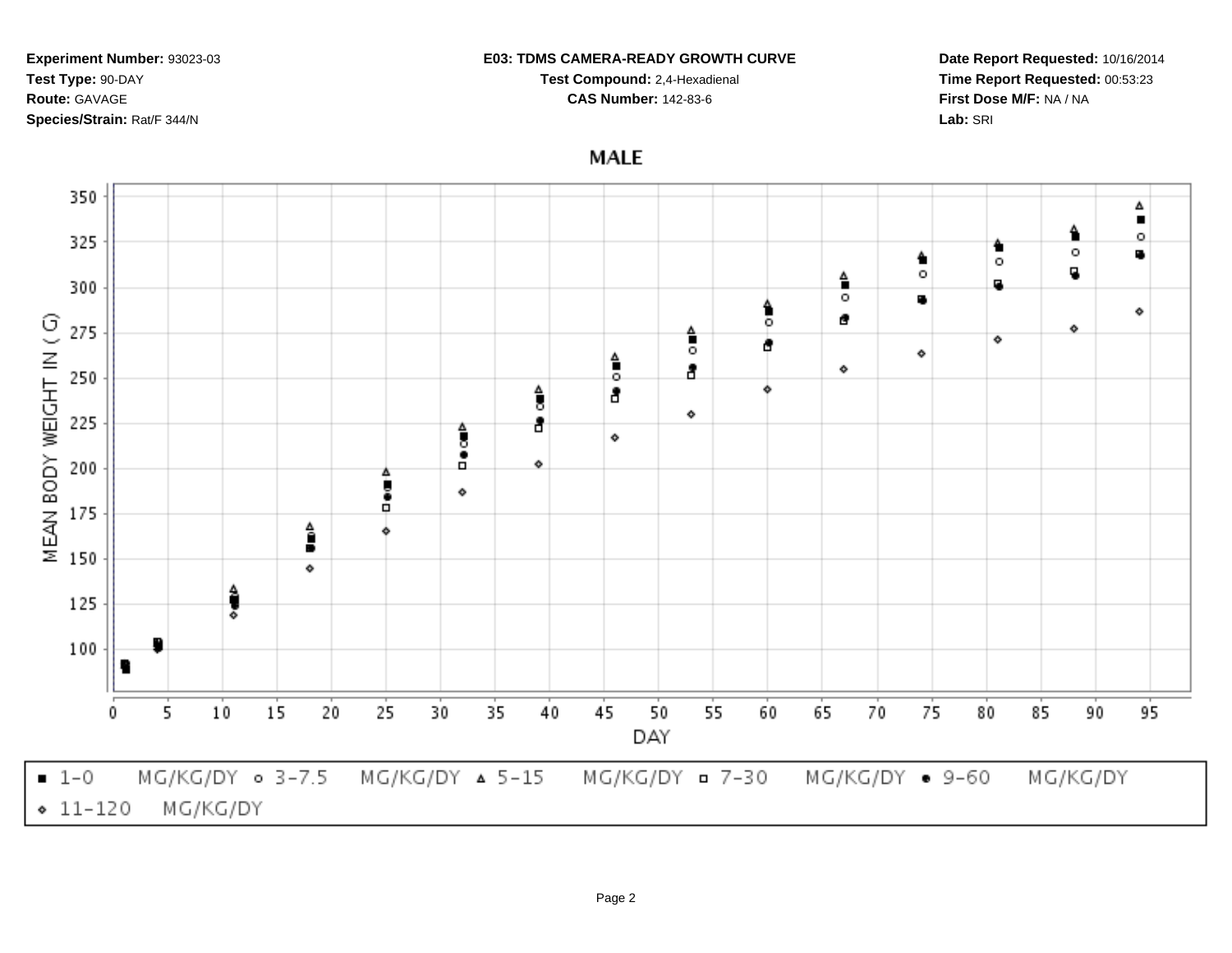## **E03: TDMS CAMERA-READY GROWTH CURVE**

**Test Compound:** 2,4-Hexadienal **CAS Number:** 142-83-6

\*\*\*END OF MALE DATA\*\*\*

**Date Report Requested:** 10/16/2014**Time Report Requested:** 00:53:24**First Dose M/F:** NA / NA**Lab:** SRI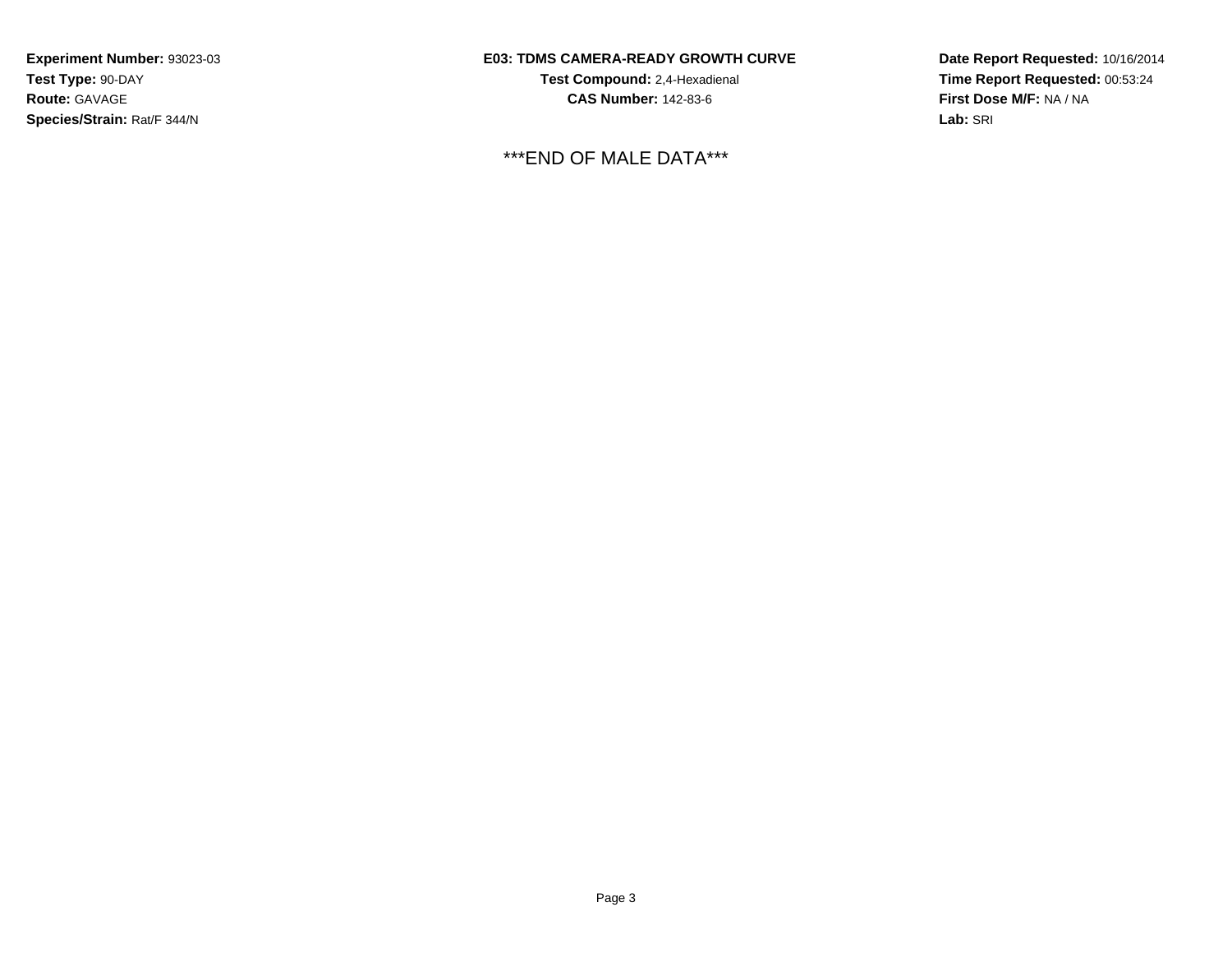#### **E03: TDMS CAMERA-READY GROWTH CURVE**

**Test Compound:** 2,4-Hexadienal **CAS Number:** 142-83-6

**Date Report Requested:** 10/16/2014**Time Report Requested:** 00:53:24**First Dose M/F:** NA / NA**Lab:** SRI



## **FEMALE**